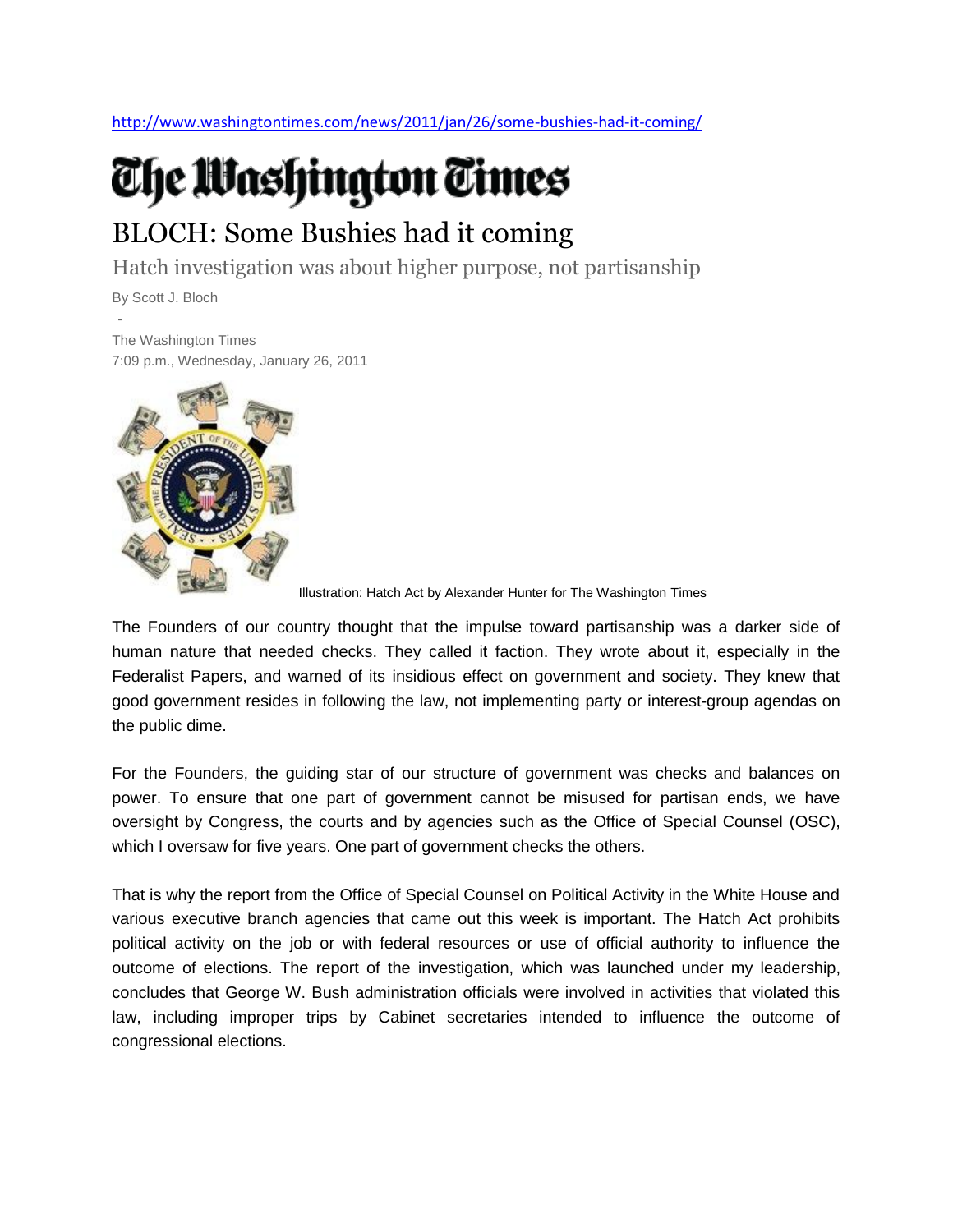We decided early on in the investigation of the Bush administration activities related to the 2006 election that such a report should be issued at its conclusion. We knew that it would take thousands of hours and involve hundreds of interviews and would likely go well beyond the end of my five-year term. That is why I obtained a special appropriation from Congress in early 2008 to fund this investigation.

It gave me no pleasure to see names of individuals I number as friends in the report issued this week. I knew they might be mentioned when we started down that road. But as a watchdog over the executive branch, it was my job to make sure that tax dollars were not used for promoting partisan politics. It was the same motive I had in investigating the partisanship at the U.S. Department of Justice and the firing of the U.S.attorneys. Then as now, there were voices of praise and blame, even from within our agency. The mob likes to ascribe all sorts of motives that are not there. I did not listen to those voices. The report this week fromOSC and the report of the Department of Justice inspector general in the earlier investigation validate my decisions to probe into those matters and use the powers of my office for independent oversight, even when some within my own agency and from without resisted.

The attacks on me from Republicans have been the most vicious. Even members of Congress got in on the attacks. Former Rep. Thomas M. Davis III of Virginia was the most vociferous. Sometimes the press was prone to praise me or, alternately, to invent fallacious explanations for why I was doing my job. The truth was simple: The office has a noble mission, to protect integrity in government, and to call public servants to higher use of their time than getting their favorite candidate elected. I relished that role and tried to perform without regard to party or person.

The Obama administration eliminated the Office of Political Affairs in the White House almost simultaneously with this report. This seems to be a positive outcome of the investigation. While the creation of the office bowed to certain realities that politics does happen, it allowed for blurring of lines to occur over the years. Our early interactions with the Bush administration were extremely positive on wanting to do the right thing under the Hatch Act. The counsel's office in 2003-2004, through the re-election campaign cycle, bent over backwards to get our advice and often went further than the law required to do what was right. Something happened to change that, and the 2006 elections were a crossing of the Rubicon in terms of the Hatch Act, as the report points out. It is an object lesson about independent oversight, the importance of adhering to the law and reshaping our government to be more responsive to the citizens and less about inner circles and politics.

I think this report is important for what it shows about the willingness of our government to check itself and to try to play to the better angels of our nature, to quote an embattled president who took it on the chin for opposing his own party from time to time. The office is to be commended for waiting until after the 2010 midterm elections to issue this report, which is the same policy we had when I